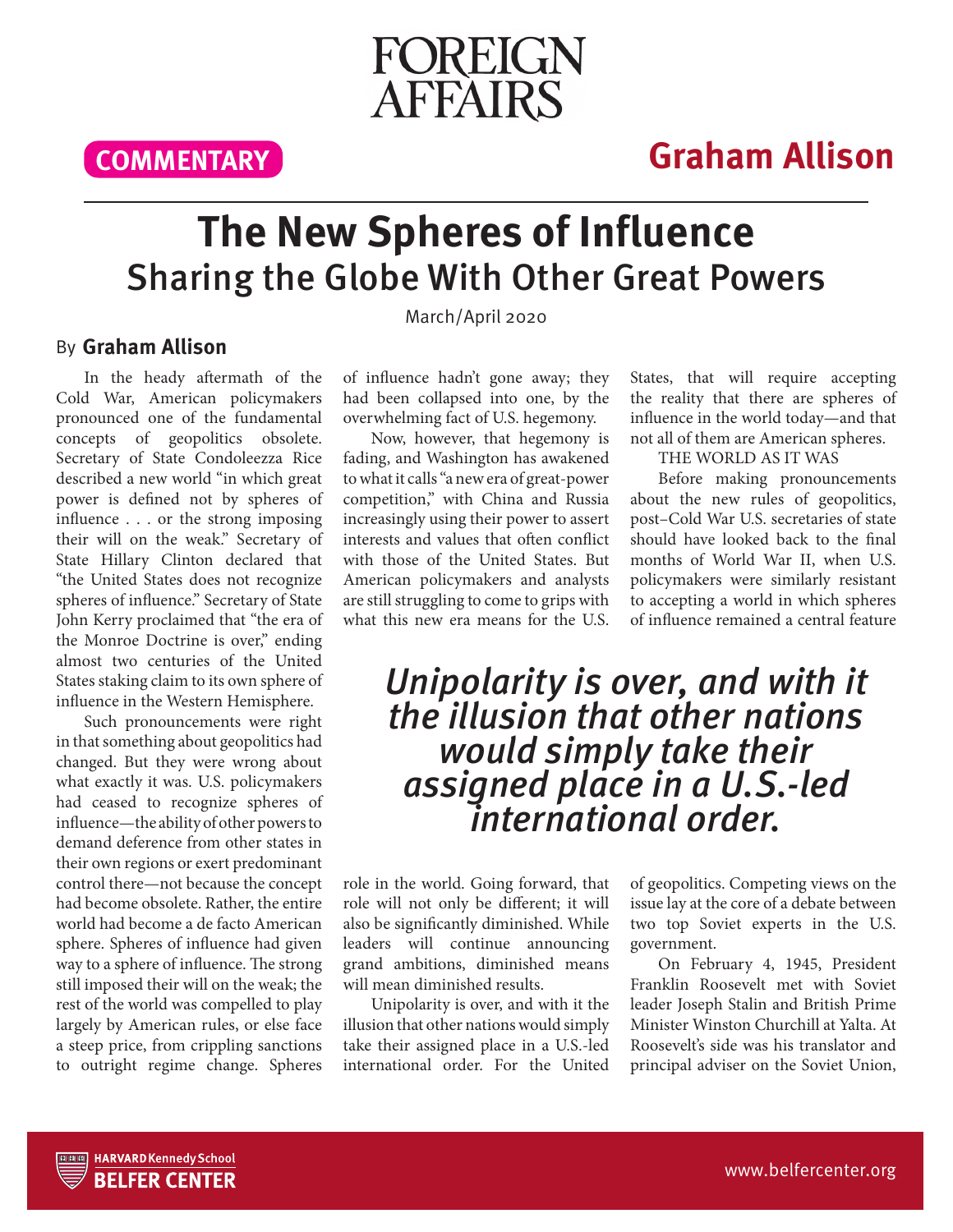Charles Bohlen. Just that morning, Bohlen had opened an urgent private missive from his close colleague George Kennan in Moscow. Kennan correctly forecast that the Soviet Union would attempt to maintain control of as much of Europe as it could. The question was what the United States should do about that. Kennan asked, "Why could we not make a decent and definitive compromise with it—divide Europe frankly into spheres of influence—keep ourselves out of the Russian sphere and keep the Russians out of ours?"

Bohlen was appalled. "Utterly impossible," he erupted in response. "Foreign policy of that kind cannot be made in a democracy." Reflecting on this moment later, Bohlen explained: "The American people, who had fought a long, hard war, deserved at least an attempt to work out a better world." Between 1945 and 1947, Bohlen worked alongside other leading figures in the Roosevelt and then the Truman administration to realize their "one world" vision, in which the allies who had fought together to defeat the Nazis would remain allied in creating a new global order. But he ultimately resigned himself to the world as it was—in short, Kennan had been right. "Instead of unity among the great powers on the major issues of world reconstruction both political and economic—after the war, there is complete disunity between the Soviet Union and the satellites on one side and the rest of the world on the other," Bohlen acknowledged in the summer of 1947 in a memo to Secretary of State George Marshall. "There are, in short, two worlds instead of one."

When he finally came to share Kennan's diagnosis, Bohlen did not shrink from the implications. His memo to Marshall concluded:

Faced with this disagreeable fact, however much we may deplore it, the United States in the interest of its own

well-being and security and those of the free non-Soviet world must . . . draw [the non-Soviet world] closer together politically, economically, financially, and, in the last analysis, militarily in order to be in a position to deal effectively with the consolidated Soviet area.

This conviction became a pillar of the United States' strategy for the coming decades, and it rested on the acceptance of spheres of influence. There would be areas that would be subjected to Soviet domination, with often terrible consequences, but the best course for the United States was to bolster those powers on the periphery of this Soviet sphere while reinforcing the strength and unity of its own sphere.

For the four decades that followed, the United States and the Soviet Union engaged in the great-power competition that we know as the Cold War. In the Soviet sphere, the captive nations of Eastern Europe remained under the boot of an "evil empire." American presidents faced repeated crises in which they had to choose between sending troops into Sovietdominated nations to support freedom fighters seeking to exercise rights that the American creed declares universal and standing by as those freedom fighters were slaughtered or suppressed. Without exception, U.S. presidents chose to watch instead of intervene: consider Dwight Eisenhower when Hungarians rose up in 1956 and Lyndon Johnson during the Prague Spring of 1968 (or, after the Cold War, George W. Bush when Russian troops attacked Georgia in 2008 and Barack Obama when Russian special forces seized Crimea). Why? Each had internalized an unacceptable yet undeniable truth: that, as U.S. President Ronald Reagan once explained in a joint statement with Soviet leader Mikhail Gorbachev, "a nuclear war cannot be won and must

never be fought."

This bit of Cold War history should serve as a reminder: a nation that is simultaneously idealistic and realistic will always struggle to reconcile rationales and rationalizations of purpose, on the one hand, with realities of power, on the other. The result, in the foreign policy analyst Fareed Zakaria's apt summary, has been "the rhetoric of transformation but the reality of accommodation." Even at the height of U.S. power, accommodation meant accepting the ugly fact of a Soviet sphere of influence.

TECTONIC SHIFTS

After nearly half a century of competition, when the Cold War ended and the Soviet Union disappeared, in 1991, the United States was left economically, militarily, and geopolitically dominant. In the first two decades of the post–Cold War era, U.S. defense spending exceeded the defense budgets of the next ten nations combined (five of them U.S. treaty allies). Operationally, that meant that, as Secretary of Defense James Mattis's 2018 National Defense Strategy put it, the United States "enjoyed uncontested or dominant superiority in every operating domain. We could generally deploy our forces when we wanted, assemble them where we wanted, and operate how we wanted." The United States and its allies could welcome new members into NATO, applying to them its Article 5 security guarantee, without thinking about the risks, since the alliance faced no real threat. In that world, strategy in essence consisted of overwhelming challenges with resources.

But that was then. The tectonic shift in the balance of power that occurred in the first two decades of the twentyfirst century was as dramatic as any shift the United States has witnessed over an equivalent period in its 244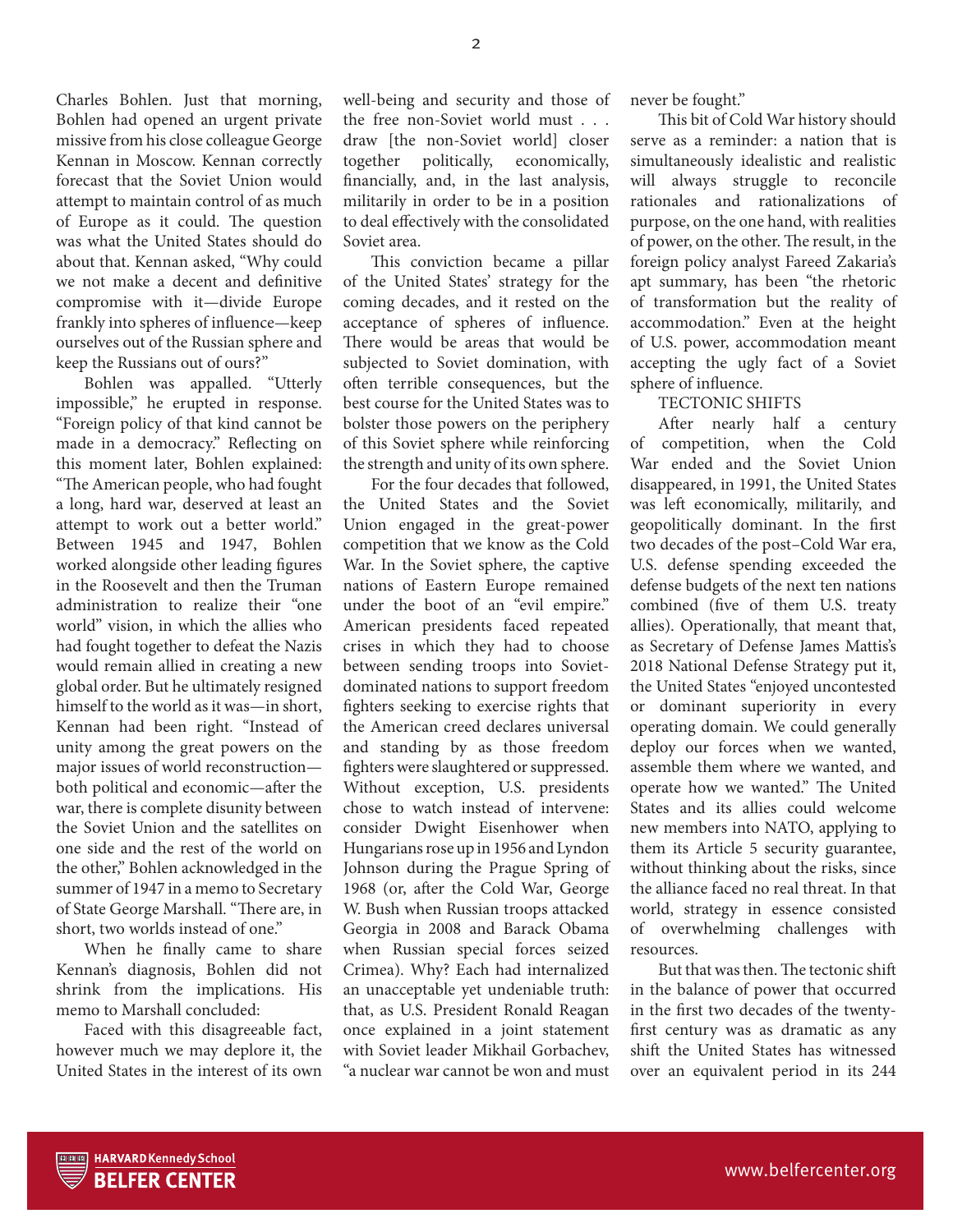years. To paraphrase Vaclav Havel, then the president of Czechoslovakia, it has happened so fast, we have not yet had time to be astonished. The U.S. share of global GDP—nearly one-half in 1950—has gone from one-quarter in 1991 to one-seventh today. (Although GDP is not everything, it does form the substructure of power in relations among nations.) And as the United States' relative power has declined, the menu of feasible options for policymakers has shrunk. Consider, for example, the U.S. response to China's Belt and Road Initiative. With currency reserves of almost \$3 trillion, China can invest \$1.3 trillion in infrastructure linking most of Eurasia to a Chinacentered order. When Secretary of State Mike Pompeo announced that the United States would increase its own investments in the Indo-Pacific in response, he was able to come up with just \$113 million in new investments.

China has, of course, been the chief beneficiary of this transformation. In the past generation, its GDP has soared: from 20 percent of the U.S. level in 1991 to 120 percent today (measured by purchasing power parity, the metric that both the CIA and the International Monetary Fund use to compare national economies). Although China faces many internal challenges, there are more reasons to expect this basic economic trend to continue than to bet that it will stop soon. With four times as many citizens as the United States, and if Chinese workers become as productive as Portuguese workers are today (that is, around half as productive as Americans), China will see its GDP rise to double that of the United States.

In Asia, the economic balance of power has tilted especially dramatically in China's favor. As the world's largest exporter and second-largest importer, China is the top trading partner of every other major East Asian country, including U.S. allies. (And as an aggressive practitioner of economic statecraft, Beijing does not hesitate to use the leverage this provides, squeezing countries such as the Philippines and South Korea when they resist Chinese demands.) Globally, China is also rapidly becoming a peer competitor of the United States in advanced technologies. Today, of the 20 largest information technology companies, nine are Chinese. Four years ago, when Google, the global leader in artificial intelligence (AI), the most significant advanced technology, assessed its competition, Chinese companies ranked alongside European companies. Now, that state of affairs is barely visible in the rearview mirror: Chinese companies lead in many areas of applied AI, including surveillance, facial and voice recognition, and financial technology.

China's military spending and capabilities have surged, as well. A quarter century ago, its defense budget was one-25th that of the United States; now, it is one-third and on a path to parity. And whereas the U.S. defense budget is spread across global commitments, many of them in Europe and the Middle East, China's budget is focused on East Asia. Accordingly, in specific military scenarios involving a conflict over Taiwan or in the South China Sea, China may have already taken the lead. Short of actual war, the best tests of relative military capabilities are war games. In 2019, Robert Work, a former U.S. deputy secretary of defense, and David Ochmanek, one of the Defense Department's key defense planners, offered a public summary of the results from a series of classified recent war games. Their bottom line, in Ochmanek's words: "When we fight Russia and China, 'blue' [the United States] gets its ass handed to it." As The New York Times summarized, "In

18 of the last 18 Pentagon war games involving China in the Taiwan Strait, the U.S. lost."

Russia is a different matter. Whatever President Vladimir Putin might want, Russia will never again be his father's Soviet Union. When the Soviet Union dissolved, the resulting Russian state was left with less than half the GDP and half the population and saw its borders rolled back to the days before Catherine the Great. Yet Russia remains a nuclear superpower with an arsenal that is functionally equivalent to that of the United States; it has a defense industry that produces weapons the world is eager to buy (as India and Turkey have demonstrated in the past year); and it boasts military forces that can fight and win—as they have demonstrated repeatedly in Chechnya, Georgia, Ukraine, and Syria. On a continent where most of the other nations imagine that war has become obsolete, and maintain military forces more for ceremonial than combat operations, military prowess may now be Russia's major comparative advantage.

#### BACK TO BASICS

The claim that spheres of influence had been consigned to the dustbin of history assumed that other nations would simply take their assigned places in a U.S.-led order. In retrospect, that assumption seems worse than naive. Yet because many U.S. analysts and policymakers still cling to images of China and Russia formed during this bygone era, their views about what the United States should and should not do continues to reflect a world that has vanished.

Over the course of centuries of geopolitical competition, policymakers and theorists developed a set of core concepts to help clarify the complexities of relations among states, including spheres of influence, balances of power,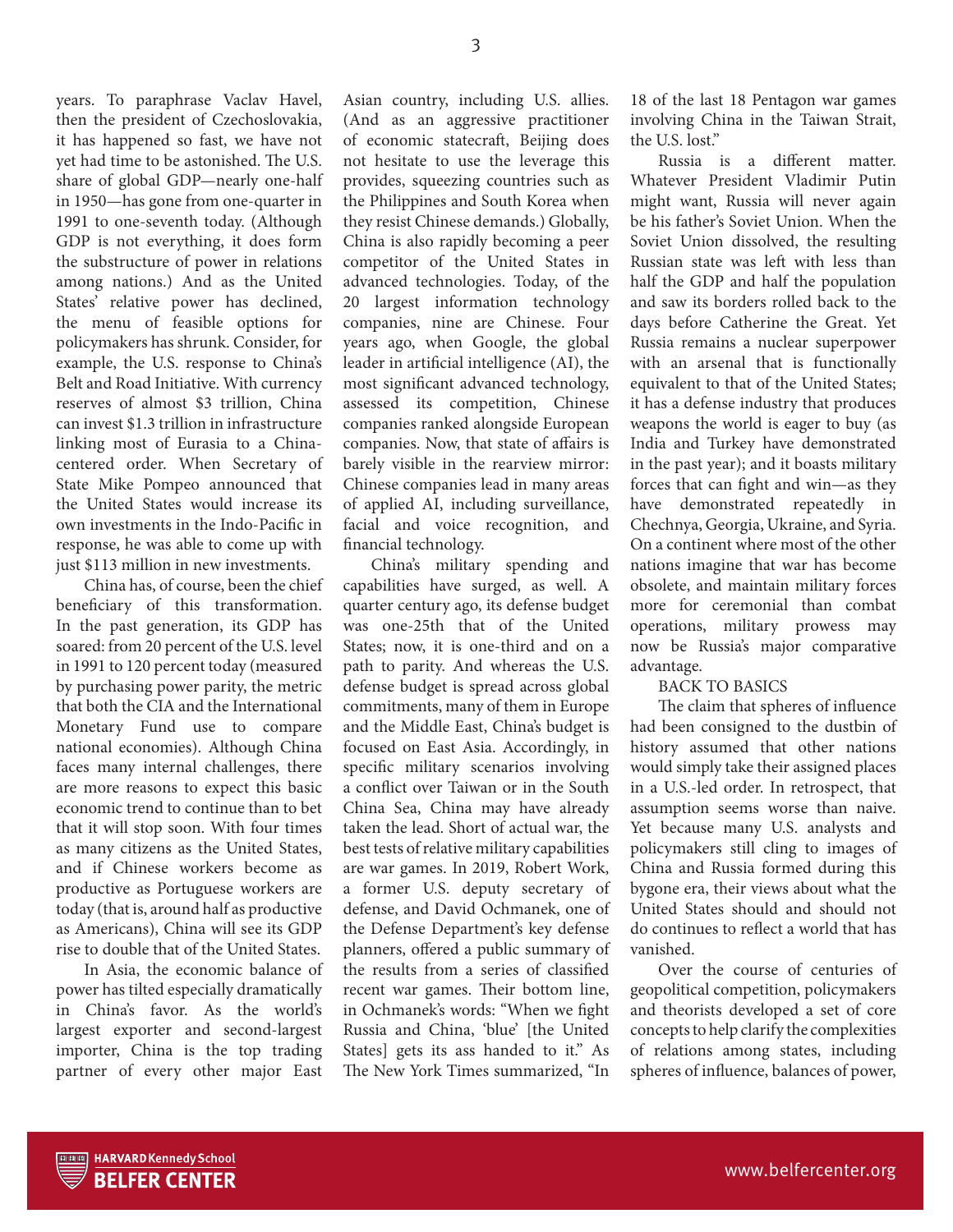and alliances. These concepts must be adapted to take account of specific conditions in the twenty-first century. Yet they remain the sturdiest building blocks available for understanding and constructing international order.

Where the equilibrium of forces between one state and another shifts to the point where the first becomes predominant, the resulting new balance of power casts a shadow that becomes, in effect, a "sphere of influence." That specific term entered the vocabulary of diplomacy in the early nineteenth century, but the concept is as old as international relations itself. (As Thucydides noted, after the defeat of the Persians in the fifth century BC, Sparta demanded that Athens not rebuild the walls around its city-state to leave itself vulnerable.) Traditionally, great powers have demanded a degree of deference from lesser powers on their borders and in adjacent seas, and they have expected other great powers to respect that fact. Recent actions by China and Russia in their respective neighborhoods are just the most recent examples of that tradition.

Spheres of influence also extend beyond geography. When the United States led the world in the creation of the Internet, and the hardware and software that empowered it, the United States enjoyed what Michael Hayden, a former director of the National Security Agency, later called a "golden age of electronic surveillance." Since most countries were unaware of the surveillance capabilities revealed by the former NSA contractor Edward Snowden, the United States had an unparalleled ability to exploit technology to listen to, track, and even influence them. But post-Snowden, many states are resisting the current U.S. campaign to prevent them from buying their 5G wireless infrastructure from the Chinese telecommunications

giant Huawei. As the leader of a country currently considering the choice recently put it, Washington is trying to persuade other countries not to buy Chinese hardware because it will make it easier for China to spy and instead to buy American hardware, which would make it easier for the United States to spy.

### A REALISTIC RECKONING

From the perspective of American interests and values, the consequences of increases in China's and Russia's power relative to that of the United States are not good. As great powers, China and Russia can use their power to suppress protesters' freedom in Hong Kong or block Ukrainian membership in NATO. The South China Sea is likely to become more like the Caribbean than the Mediterranean—that is, China's neighbors in Southeast Asia will be as beholden to China as Latin Americans have been to their hemispheric hegemon. Ukraine will have to get over the loss of Crimea as countries in Russia's "near abroad" learn to be both more fearful of and more deferential to the Kremlin.

For many other nations and individuals around the world who have found shelter under the American security umbrella and found inspiration in a vision of an Americanled international order that safeguards core liberties, the consequences will be tragic. Recent events in Syria offer a preview of what's to come. As the Arab Spring erupted in late 2010 and 2011, Obama famously declared that Syrian leader Bashar al-Assad "must go." But Putin had other ideas, and he was willing to act on them. He demonstrated that a nation Obama had dismissed as a "regional power" could use its military forces to defy the United States and help the Syrian leader consolidate his control.

This has been a horror for

Syrians, and the millions of displaced people have had a major impact on neighboring countries and Europe. But did Obama, or, later, President Donald Trump, conclude that this outcome was so costly that it would be better to send large numbers of U.S. troops to fight and perhaps die in Syria? Can Americans sleep soundly in a world in which Putin and Assad now smile when they ask visitors who is gone and who is still standing? U.S. inaction speaks for itself.

Sadly, Americans will come to accept such outcomes as good enough—at least for the foreseeable future. Like Assad's atrocities, Russia's absorption of Crimea and China's militarization of the South China Sea are now facts on the ground that no one will contest militarily.

Acknowledging that other powers have spheres of influence does not, of course, mean that the United States can do nothing. It is a reflection of the recent overmilitarization of U.S. foreign policy that restraint in the use of military force is often equated with acquiescence. Washington has other ways in which it can shape other countries' calculations of costs and benefits: through the condemnation of unacceptable actions; the denial of legal status; the imposition of economic sanctions on countries, companies, and individuals; and support for local resisters. But such tools can rarely decisively alter a decision another power has made when interests it sees as vital are at stake. And it is worth remembering how often a refusal to recognize and accept realities on the ground in the shadow of other powers has led to major U.S. policy failures. From General Douglas MacArthur's rush to the Chinese border during the Korean War (which triggered Chinese intervention and a bloody, inconclusive war) to George W. Bush's insistence that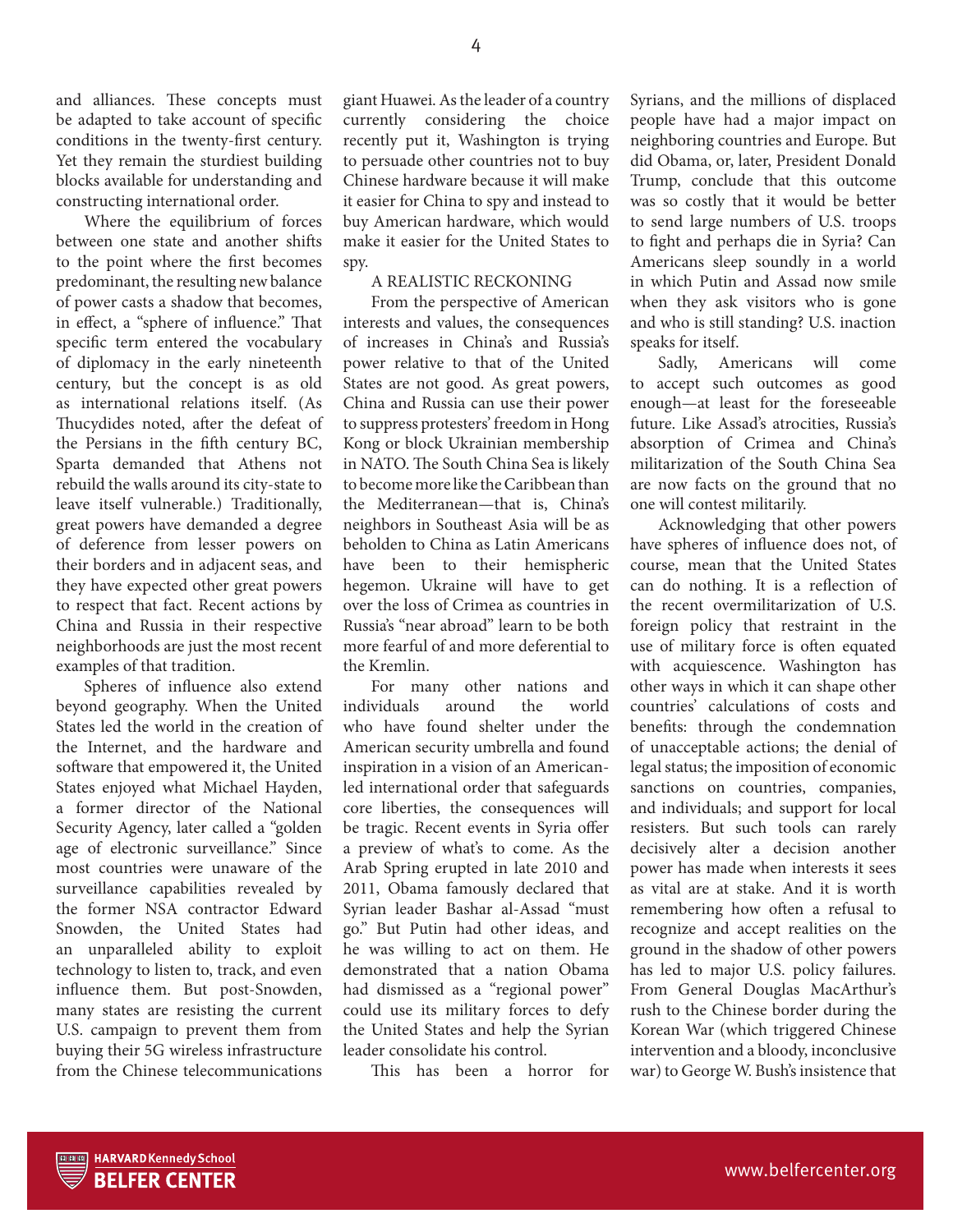NATO offer membership to Georgia and Ukraine (which led to Georgian overconfidence, ending in the country's partial dismemberment by Russia), a stubborn disregard of brute facts has been counterproductive.

THE MUSEUM OF RETIRED INTERESTS

When it comes to doing what it can, Washington should focus above all on its alliances and partnerships. If China is destined to be "the biggest player in the history of the world," as the longtime Singaporean leader Lee Kuan Yew once claimed, the United States must work to assemble allied powers who together will constitute a correlation of forces to which China will have to adjust.

This logic is most evident in the economic arena. Before the Trump administration ended U.S. participation in the Trans-Pacific Partnership, that trade agreement promised to bring together countries accounting for 40 percent of global GDP under a common set of rules on everything from tariffs to state-owned enterprises to labor and environmental standards—providing a counterweight to Chinese economic might that could have made Beijing a rule-taker rather than a rule-maker. Thanks to the efforts of Japanese Prime Minister Shinzo Abe, the TPP is now a reality—but without the United States. If American policymakers could find a way to allow strategic interests to trump politics, the United States could rejoin the TPP. If that new TPP were combined with the parallel trade agreement between the United States and the European Union that was being negotiated at the end of the Obama administration, nearly 70 percent of the world's GDP could be on one side of the balance, versus China's approximately 20 percent on the other.

In the military arena, the same logic applies, but with more complexity.

Washington will need partners—but partners that bring more in assets than they introduce in risks. Unfortunately, few of the United States' current allies meet this standard. The U.S. alliance system should be subjected to a zerobased analysis: every current ally and partner, from Pakistan, the Philippines, and Thailand to Latvia, Saudi Arabia, and Turkey, should be considered in terms of what it is doing to enhance U.S. security and well-being, and with what risks and costs. Alliances are not forever. Historically, when conditions have changed, particularly when a focal enemy has disappeared or balances of power have shifted dramatically, so, too, have other relationships among nations. Most Americans today have forgotten an era in which NATO had a counterpart in Asia, SEATO (the Southeast Asia Treaty Organization), and even an analogue in the Middle East, CENTO (the Central Treaty Organization); both of those are now artifacts in the museum of retired national interests. As Kennan noted, "There is more respect to be won . . . by a resolute and courageous liquidation of unsound positions than by the most stubborn pursuit of extravagant or unpromising objectives."

To understand the risks entailed in the inheritance of current U.S. alliances, consider two scenarios U.S. defense planners worry about today. If, watching China's suppression of protests in Hong Kong, Taiwan should make a dramatic move toward independence that leads China to react violently, would the United States go to war with China to preserve Taiwan's status? Should it? On the European front, if in response to an uprising of ethnic Russian workers in Riga's shipyards, the Latvian government cracked down on ethnic Russians and sparked Russia's annexation of a swath of Latvia—Crimea 2.0—would

NATO launch an immediate military response, in accordance with its Article 5 guarantee? Should it? If the answer to any of those questions is not a straightforward yes—and it is not then the time has come for an alliancefocused version of the stress tests for banks used after the 2008 financial crisis.

Such an approach is all the more important given the realities of nuclear weapons in this new world. Both China and Russia have reliable secondstrike nuclear capabilities—that is, the ability to withstand an initial nuclear attack and conduct a retaliatory strike that could destroy the United States. Accordingly, not only is nuclear war not a viable option; even a conventional war that could escalate to nuclear war risks catastrophe. Competition must thus be tempered by caution, constraints, and careful calculations in risk taking. For a nation that has accumulated a long list of entanglements with nations that may have, or may imagine they have, a blank check from Washington, this creates a big problem. The line between reassuring an ally and emboldening its leadership to act recklessly is a fine one.

If the balance of military power in a conventional war over Taiwan or the Baltics has shifted decisively in China's and Russia's favor, current U.S. commitments are not sustainable. The gap between those commitments and the United States' actual military capabilities is a classic case of overstretch. What a zero-based assessment would mean for the current alliance system, and for U.S. relations with each of more than 50 treaty allies and partners, should emerge as a result of an analysis of the evidence. But it would likely lead the United States to shed some allies, double down on others whose assets are as important for U.S. security as U.S. assets are for them, and radically revise the terms of each